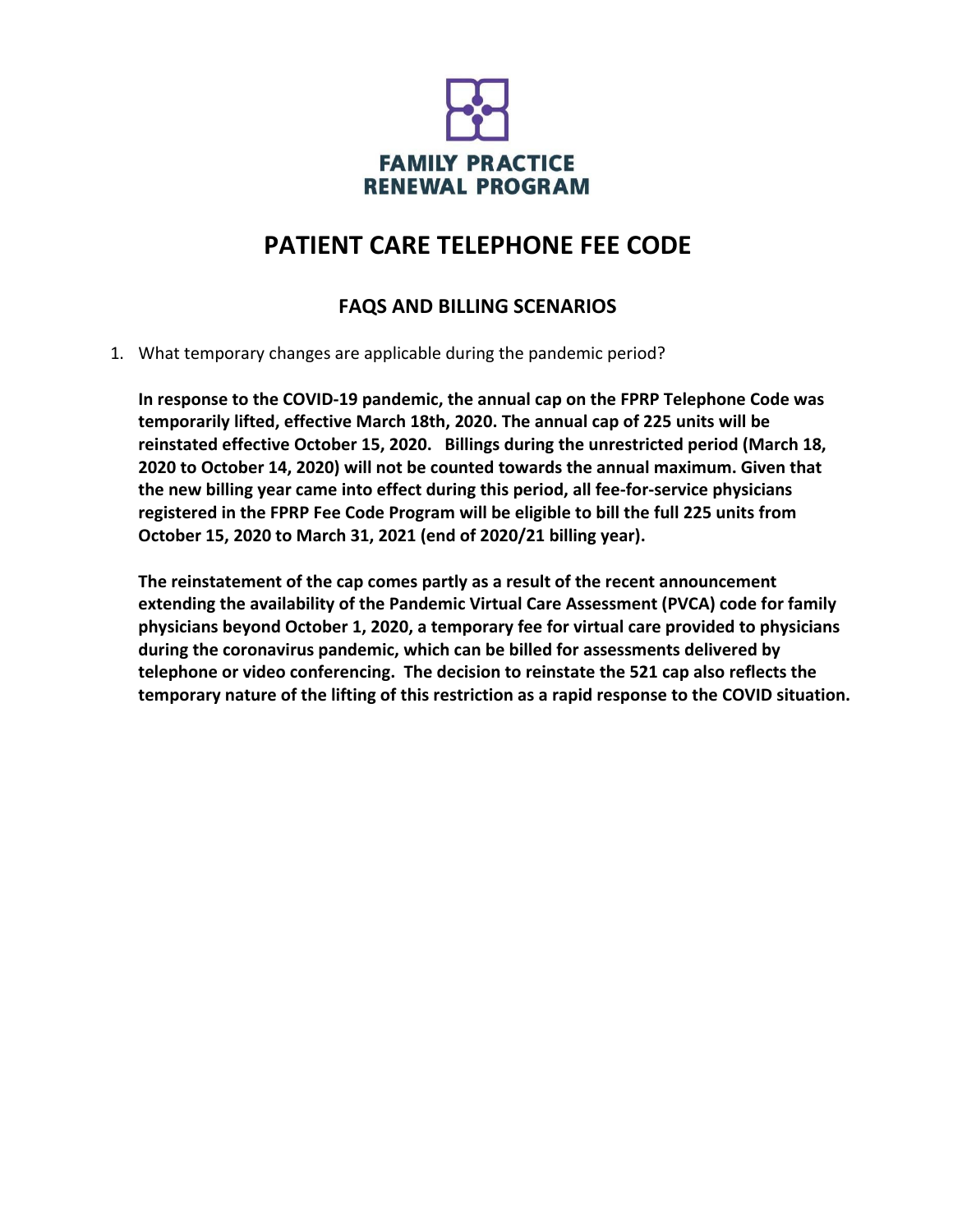2. Patient care telephone code **521** requires two‐way communication between the patient, or the patient's medical representative, and the family physician or primary healthcare provider employed within the physician's office. Which primary healthcare providers qualify for making these calls for the physician to be eligible to bill?

**Patient care telephone code 521 is billable when one of the following primary healthcare providers employed within the physician's office has two-way telephone communication with a patient or the patient's medical representative.**

- **Licensed Practical Nurses Registered Nurses Nurse Practitioners Psychologists Social Workers Licensed Therapists and Counsellors Registered Dieticians Physiotherapists Occupational Therapists Pharmacists Audiologists Respiratory Therapists Speech-Language Pathologists**
- 3. If when making a phone call to a patient there is no answer and a message is left on voicemail. Can patient care telephone code **521** be billed?

#### **No, patient care telephone code 521 requires a two-way conversation with the patient or patient's medical representative.**

4. How many units per patient per day can be billed?

**Calls are payable for 4 units per patient per day and to a maximum of 225 units per physicians annually. Note: Annual maximum of 225 units was temporarily lifted during COVID-19 pandemic and will be reinstated effective October 15, 2020.**

#### **A telephone call is payable at \$10 per 5 minutes (i.e. one unit).**

5. Is the use of text messaging acceptable in order to bill patient care telephone code **521**?

**No, patient care telephone code 521 requires a telephone discussion between the patient or the patient's medical representative and a family physician or a primary healthcare provider working within the physician's office. This fee code is payable only for two-way telephone communication and is not payable for any form of electronic communication including text messages.**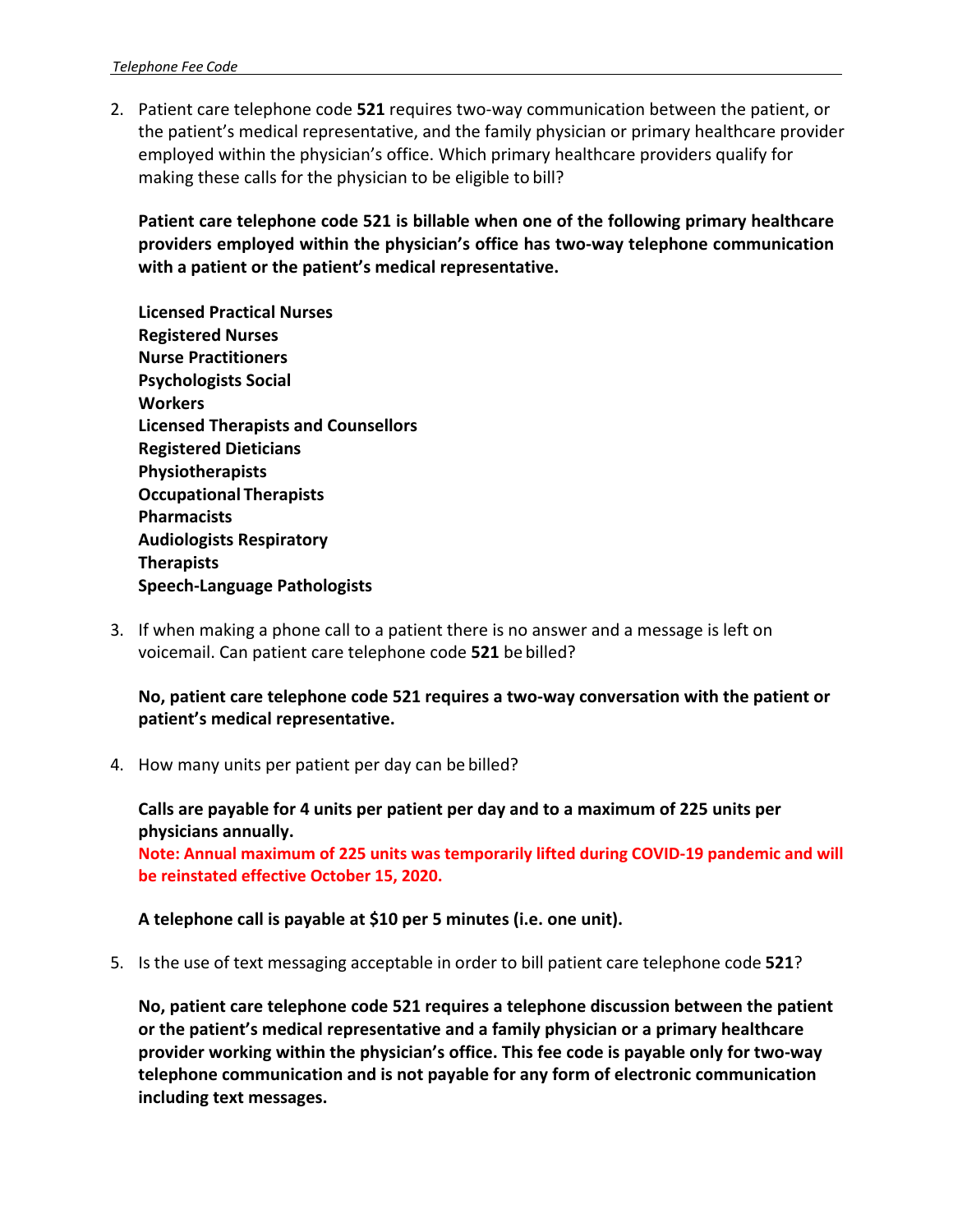6. In a group practice, is the patient care telephone fee code **521** billable for two‐way telephone communication between a family physician with the patient of another family physician within the practice for whom he/she is providingcoverage?

**When covering for a colleague, a family physician can bill patient care telephone fee code 521 for telephone conversations with patients of the physician for whom he/she is covering, if the covering family physician is already enrolled in the fee code program.**

7. Are locum physicians able to access patient care telephone fee code **521** when covering for a family physician enrolled in this fee code program?

**Yes, locum physicians are eligible to bill patient care telephone fee code 521 for two-way telephone communication between a patient, or the patient's medical representative, if:**

- **a) The physician for whom the locum is covering is already a registrant;AND**
- **b) The locum is providing a period of replacement that is greater than three months, with at least 20 days in one calendar month considered one month of replacement service.**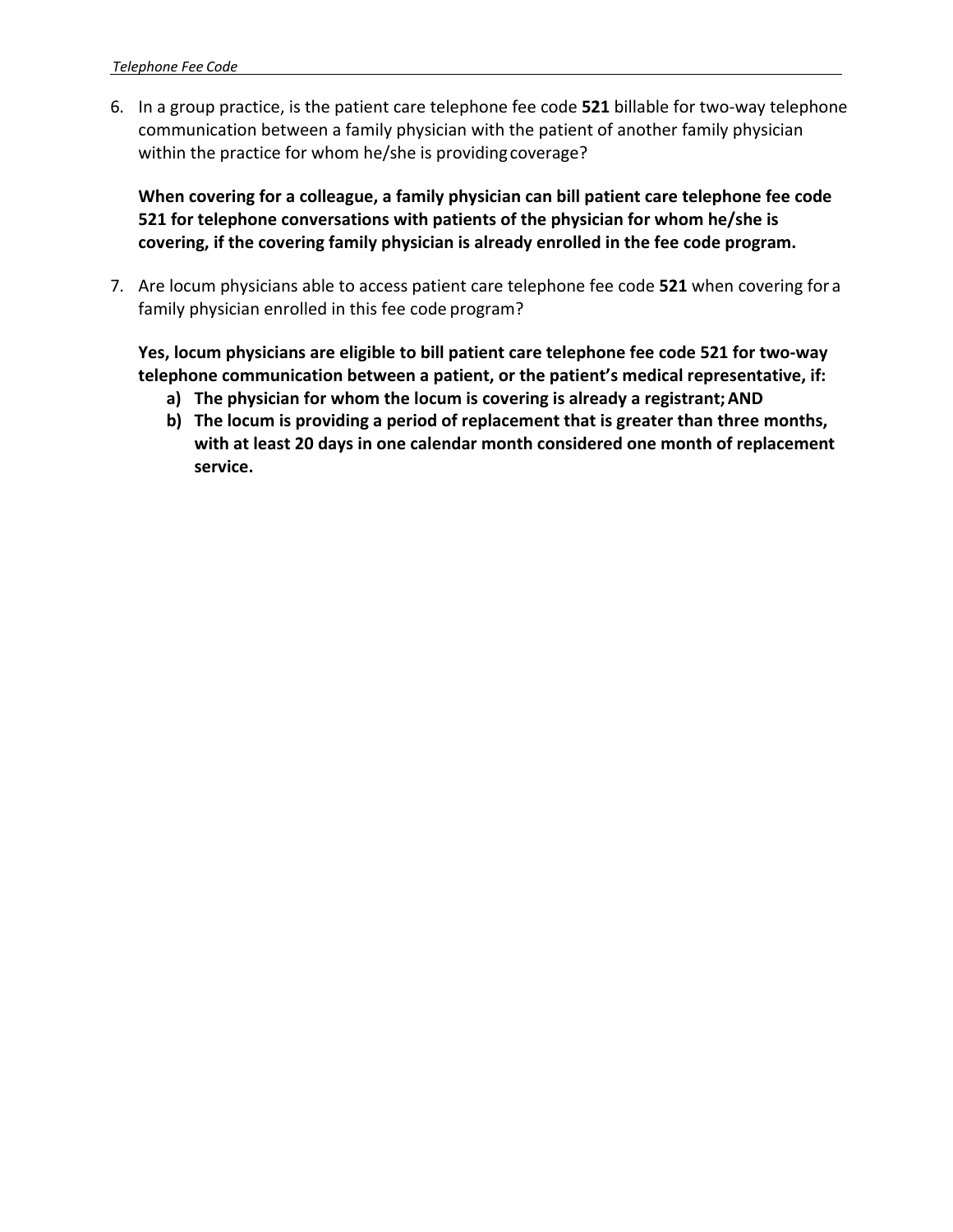## **BILLING SCENARIOS**

1. A Medical Office Assistant provided information to a patient at the family physician's request. Can the family physician bill patient care telephone fee code**521**?

**No, telephone communication must be provided by the family physician, or primary healthcare provider employed within the physician's office, and cannot be delegated.**

**The primary healthcare provider employed within the physician's office would need to be one of the following:**

- **Licensed Practical Nurses Registered Nurses Nurse Practitioners Psychologists Social Workers Licensed Therapists and Counsellors Registered Dieticians Physiotherapists Occupational Therapists Pharmacists Audiologists Respiratory Therapists Speech-Language Pathologists**
- 2. A family physician calls a patient's medical representative to discuss abnormal diagnostic imaging results. Can the family physician bill patient care telephone fee code **521**?

**Yes, the patient care telephone fee is billable for telephone communication between the family physician and patient's medical representative regarding the patient's abnormal test results.**

3. A family physician receives and accepts a call from a patient newly diagnosed with diabetes seeking advice on insulin adjustment. Can the family physician bill patient care telephone fee code **521**?

**Yes, the patient care telephone fee is billable for telephone communication between the family physician and patient regarding treatment options.**

4. A family physician calls a patient to advise him his CBC results are normal. Can the family physician bill patient care telephone fee code **521**?

**No, the patient care telephone code is not payable for notification of normal test results, simple prescription renewals, or notification of office, referral or other appointments.**